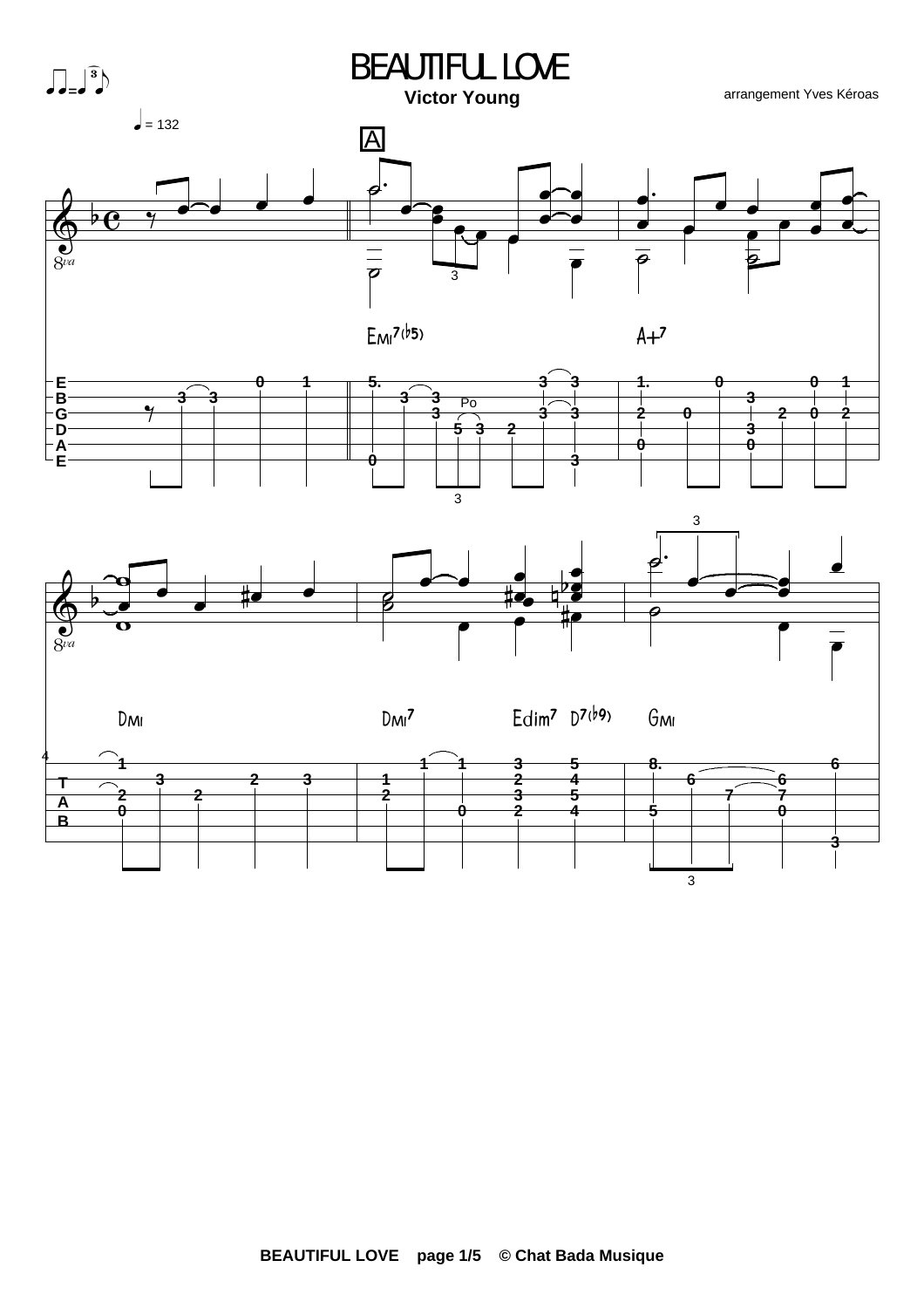





**BEAUTIFUL LOVE page 2/5 © Chat Bada Musique**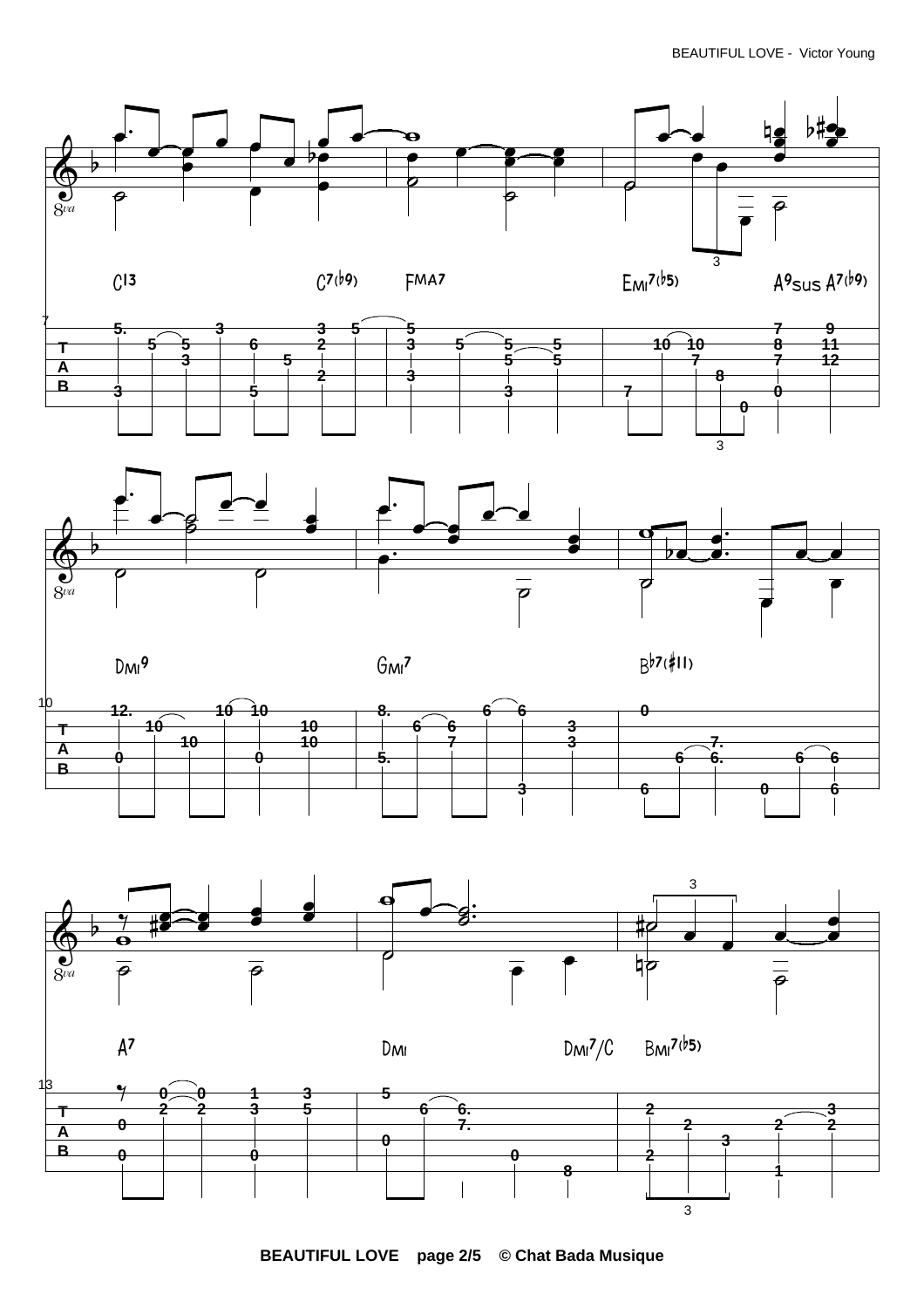







**BEAUTIFUL LOVE page 3/5 © Chat Bada Musique**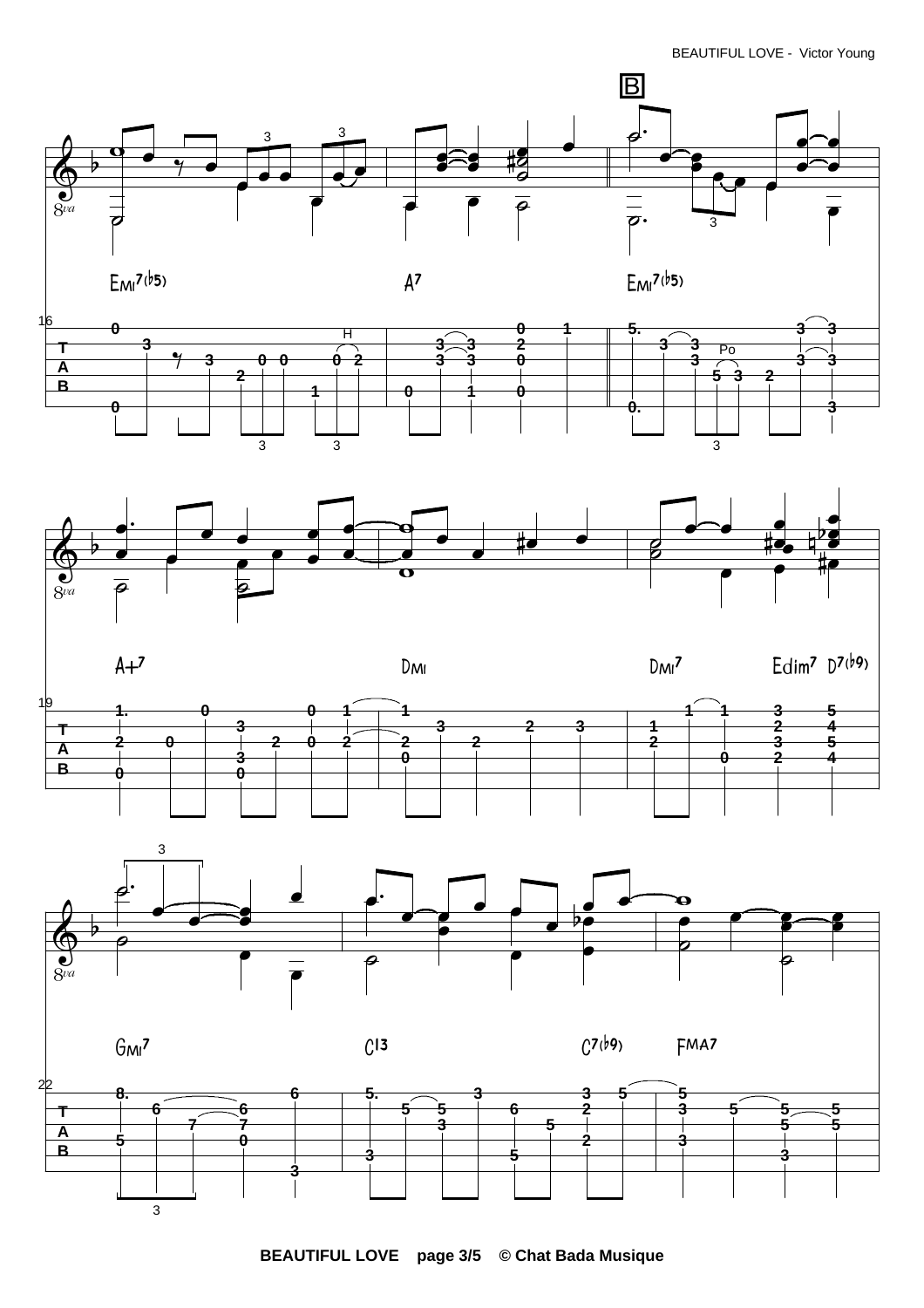BEAUTIFUL LOVE - Victor Young









**BEAUTIFUL LOVE page 4/5 © Chat Bada Musique**